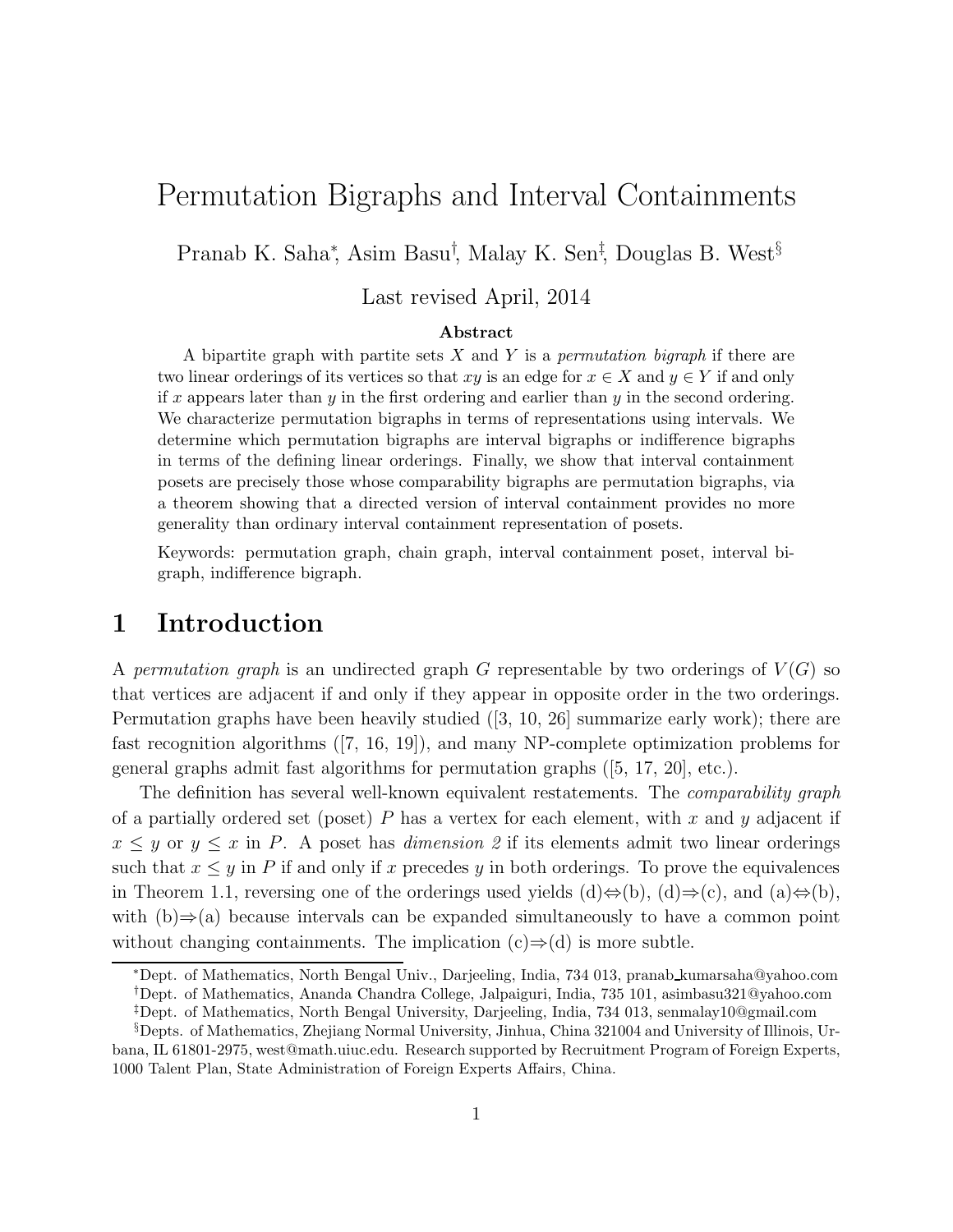Theorem 1.1. [8, 9, 11] *For a graph* G*, the following conditions are equivalent:*

- *(a)* G *is a permutation graph;*
- *(b)* G *is the containment graph of a family of intervals in*  $\mathbb{R}$ ;
- *(c) Both* G *and its complement are transitively orientable (that is, comparability graphs);*
- *(d)* G *is the comparability graph of a poset of dimension at most 2.*

The subclass of permutation graphs consisting of those that are bipartite has also been studied, with structure studied initially in [27, 28], optimization problems in  $[1, 4, 12, 13]$ , and enumeration in [24]. We study a different class of bipartite graphs that properly contains the bipartite permutation graphs.

Definition 1.2. An X, Y *-bigraph* is a bipartite graph with *bipartition* into parts X and Y . A *permutation bigraph* is an X, Y -bigraph G that can be represented by two vertex orderings L and  $\pi$  so that  $xy \in E(G)$  for  $x \in X$  and  $y \in Y$  if and only if x follows y in L and x precedes y in  $\pi$ . We call  $(L, \pi)$  a *permutation model* for G.

If the first ordering L is viewed as numbering the vertices from 1 through n, then  $(X, Y)$ becomes a partition of  $\{1, \ldots, n\}$ , and the edges of G correspond to inversions in the second ordering  $\pi$  such that the first (larger) element of the inversion comes from X. Thus, instead of specifying  $(L, \pi)$ , we can just specify a single ordering  $\pi$  on [n] plus the subset of [n] occupied by X, where  $[n] = \{1, \ldots, n\}$ . The ordering L is then just the reference numbering of the vertices. Similarly, a permutation graph is specified by a single ordering  $\pi$  when we view the first ordering as a reference numbering.

The permutation bigraph on  $(X, Y)$  with model  $(L, \pi)$  is a subgraph of the permutation graph with that model, keeping as edges only some of the inversions in π. The *bipermutation bigraph* on  $(X, Y)$  with model  $(L, \pi)$  keeps as edges all inversions between elements of X and Y no matter which part contributes the first element; the first "bi" indicates the symmetric treatment of X and Y. This X, Y-bigraph arises by just deleting all edges within X or within Y from the permutation graph with model  $(L, \pi)$ . It turns out that the more restricted concept of permutation bigraph is more fruitful.

Interchanging the roles of X and Y while keeping  $(L, \pi)$  the same changes the permutation bigraph generated by the model. The graph whose edges are the inversions where the element of Y comes first also has a permutation model with respect to the ordered partition  $(X, Y)$ ; just reverse both orderings. Thus the bipermutation bigraph on  $(X, Y)$  with model  $(L, \pi)$ is the union of the permutation bigraph with model  $(L, \pi)$  and the permutation bigraph generated by the model in which each of L and  $\pi$  is reversed.

Our initial characterizations of permutation bigraphs parallel those of permutation graphs and are quite easy. We need several other families of graphs.

Definition 1.3. An *interval containment bigraph* is an X, Y -bigraph representable by assigning each vertex an interval in R so that vertices  $x \in X$  and  $y \in Y$  are adjacent if and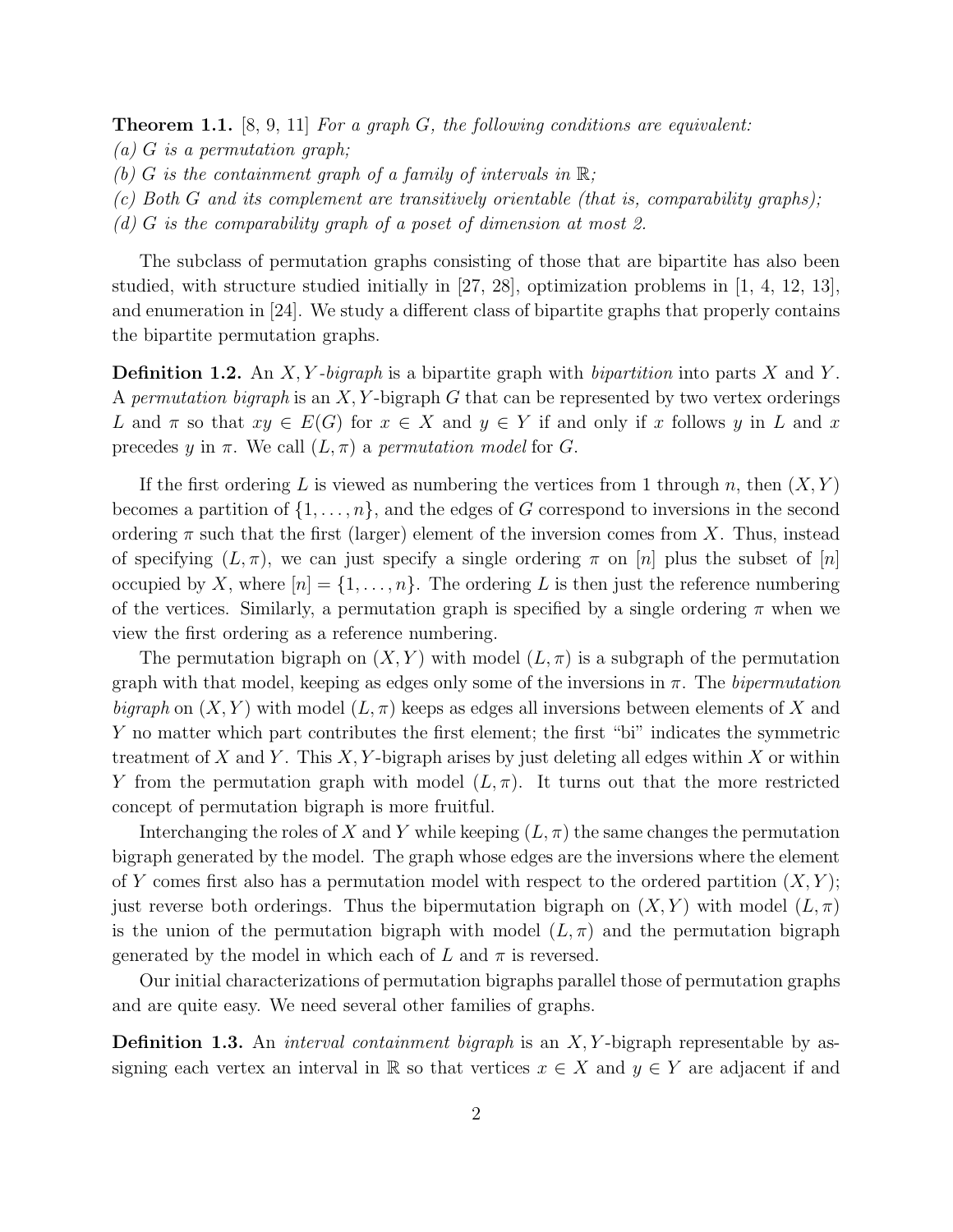only if the interval for y contains the interval for x. A *chain graph* is an X, Y -bigraph in which the neighborhoods of one partite set (and hence also the other) form a chain under inclusion. A *circular-arc graph* is the intersection graph of a family of arcs on a circle. The *intersection* of two graphs G and H with  $V(G) = V(H)$  is the graph  $G \cap H$  with vertex set  $V(G)$  given by  $E(G \cap H) = E(G) \cap E(H)$ .

Theorem 1.4. *For an* X, Y *-bigraph graph* B*, the following conditions are equivalent:*

- *(a)* B *is a permutation bigraph;*
- *(b)* B *is the intersection of two chain graphs with the same bipartition;*
- *(c)* B *is an interval containment bigraph;*
- *(d)* B *is bipartite and its complement is a circular-arc graph.*

In Section 2, we prove Theorem 1.4 and provide examples relating permutation bigraphs to other classes. In particular, two well-studied subclasses of permutation bigraphs are the following.

Definition 1.5. An *interval bigraph* is an X, Y -bigraph representable by assigning each vertex an interval in R so that vertices  $x \in X$  and  $y \in Y$  are adjacent if and only if their intervals intersect. An *indifference bigraph* is an interval bigraph having an interval representation in which all intervals have the same length.

An interval X, Y-bigraph arises from an interval graph with vertex set  $X \cup Y$  by deleting the edges within  $X$  and within  $Y$ , just as bipermutation bigraphs arise from permutation graphs. Sen, Das, Roy, and West [21] proved that the interval bigraphs are the intersections of two chain graphs whose union is a complete bipartite graph with the same bipartition. Thus by Theorem 1.4 every interval bigraph is a permutation bigraph. Steiner [28] proved that the indifference bigraphs are just the bipartite permutation graphs. In Section 3 we characterize the permutation models for interval bigraphs and for indifference bigraphs. For a permutation  $\sigma$  of a set  $X \cup Y$  of vertices, let  $\sigma^*$  denote the reverse permutation.

Theorem 1.6. *A permutation bigraph is an interval bigraph if and only if it has a permutation model*  $(L, \pi)$  *such that the permutation bigraph with model*  $(L^*, \pi^*)$  *has no edges.* 

Theorem 1.7. *A permutation bigraph* B *is an indifference bigraph if and only if it has a*  $permutation model (L, \pi)$  *such that the model*  $(L^*, \pi^*)$  *generates no edges and each partite set appears in the same order in*  $\pi$  *as in*  $L$ *.* 

Finally, in Section 4 we relate permutation bigraphs to posets. Our most difficult result is a direct proof of a characterization of posets whose comparability digraphs are interval containment digraphs. The result was proved originally by Sen, Sanyal, and West [22], but there the hard direction relied on a result of Bouchet [2] characterizing the dimension of posets. The proof here uses only a simpler and better known theorem of Cogis [6], plus our results from Section 2. For the statement, we need other structures associated with posets.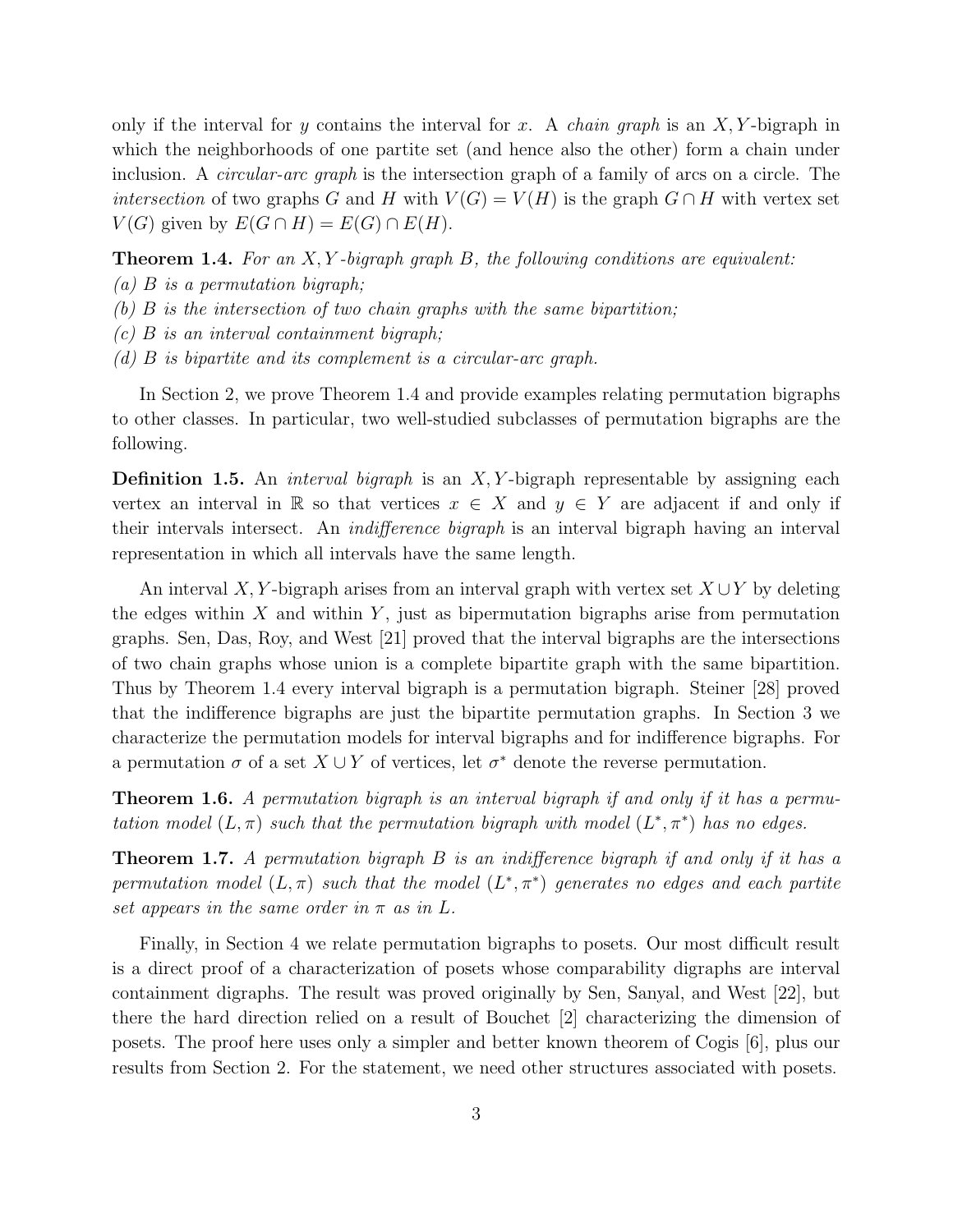Definition 1.8. An *interval containment digraph* is a digraph D representable by giving intervals  $S_w$  and  $T_w$  to each vertex w so that  $uv \in E(D)$  if and only if  $S_u \subseteq T_v$ . An *interval containment poset* is a poset P representable by giving each element  $z$  a real interval  $I_z$  so that  $x \leq y$  in P if and only  $I_x \subseteq I_y$  (trivially equivalent to dimension 2). The *comparability digraph*  $D(P)$  of a poset P has an edge uv whenever  $u \leq v$  in P. With X and Y being two copies of the elements of P, the *comparability bigraph* B(P) is the X, Y -bigraph such that  $u_x \in X$  and  $v_y \in Y$  are adjacent if and only if  $u \leq v$  in P.

Theorem 1.9. [22] *A poset* P *is an interval containment poset if and only if its comparability digraph is an interval containment digraph.*

Necessity in Theorem 1.9 follows by letting  $S_w$  and  $T_w$  both equal the interval assigned to  $w$  in an interval containment model of  $P$ . The difficult part is showing that the flexibility of allowing  $S_w$  and  $T_w$  to differ does not permit representations of any additional posets.

Corollary 1.10. *For a poset* P*, the following conditions are equivalent:*

*(a) The comparability graph of* P *is a permutation graph (an interval containment graph).*

*(b)* P *is an interval containment poset (a poset of dimension* 2*).*

*(c) The comparability digraph of* P *is an interval containment digraph.*

*(d) The comparability bigraph of* P *is an interval containment bigraph (permutation bigraph).*

*Proof.* (a) $\Leftrightarrow$ (b) is in Theorem 1.1. (c) $\Leftrightarrow$ (d) is Lemma 4.1. (b) $\Leftrightarrow$ (c) is Theorem 1.9, proved as (b)⇒(c) in Lemma 4.2 and (c)⇒(b) in Theorem 4.5.  $\Box$ 

#### 2 Characterizations of Permutation Bigraphs

As stated initially in Theorem 1.4, we characterize permutation bigraphs in terms of interval containment bigraphs, circular-arc graphs, and chain graphs. By analogy with the use of "permutation model" for the pair  $(L, \pi)$  of permutations representating a permutation bigraph, we also use *interval model* and *arc model* for the sets of intervals or arcs representing an interval containment bigraph or circular-arc graph, respectively.

Although it has other definitions in graph theory and stochastic processes, the term "chain graph" is used as in Definition 1.3 in the algorithmic community, starting at least from [15] in 1998. The term *Ferrers bigraph* (analogous to *Ferrers digraph* used since [6] in 1979) is also natural, since when the rows (for X) and columns (for Y) of the adjacency matrix are put in order by neighborhood size, the positions with value 1 form a Ferrers diagram. The boundary between entries equaling 1 and entries equaling 0 moves from one corner to the opposite corner, crossing each row for an element of X and each column for an element of Y in a specified order. This vertex ordering by itself specifies a chain graph.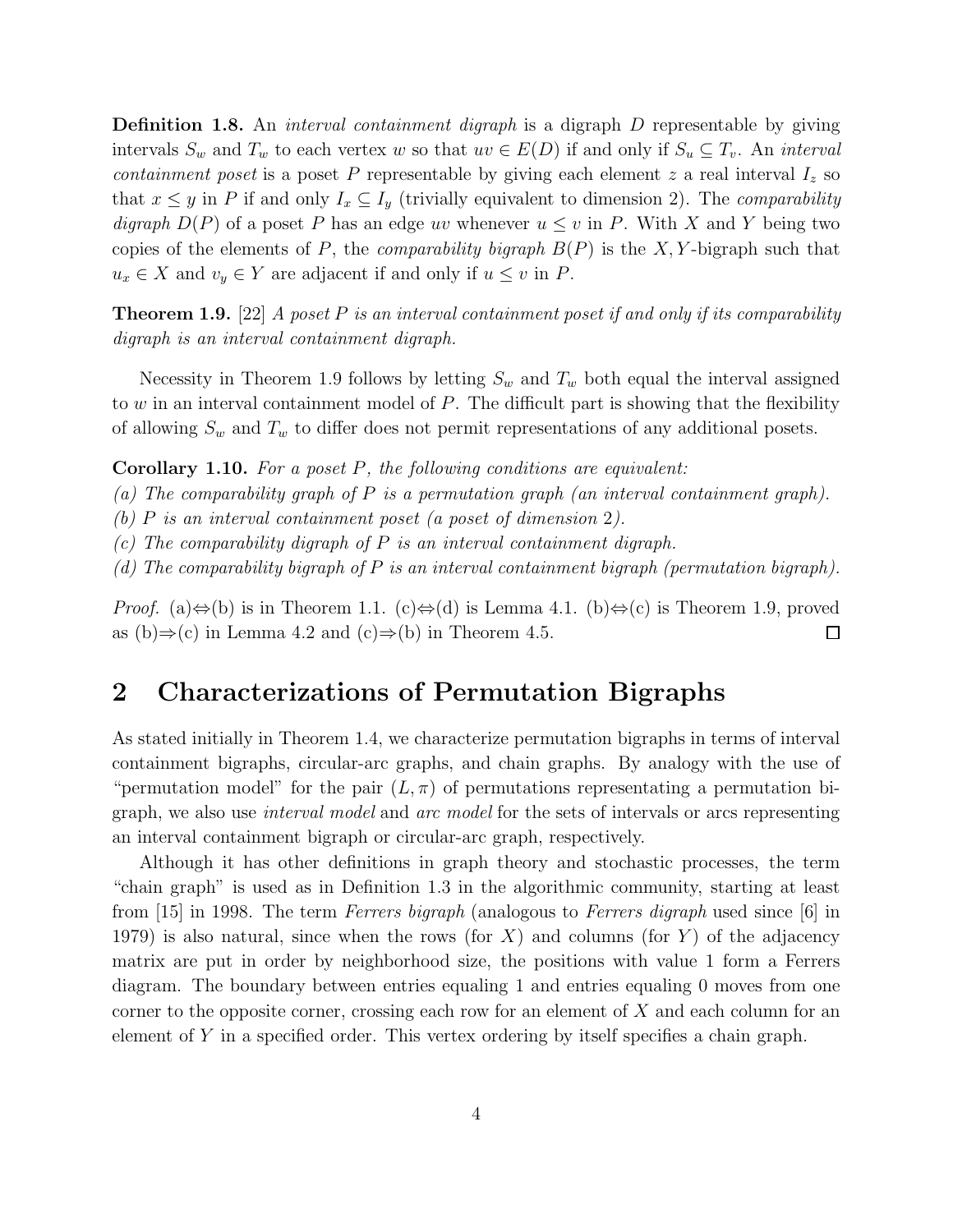**Definition 2.1.** An X, Y-ordering  $\sigma$  of a chain graph with bipartition  $(X, Y)$  is a vertex ordering such that the neighborhood of any  $x \in X$  is the set of vertices of Y preceding it in σ, and the neighborhood of any y ∈ Y is the set of vertices of X following it in σ.

The reverse of an  $X, Y$ -ordering of a chain graph is a  $Y, X$ -ordering of it. A chain graph does not have a unique  $X, Y$ -ordering when two vertices of one part have no vertices of the other part between them. For short proofs of equivalence of various characterizations of chain graphs in the language of Ferrers bi/digraphs, see [29]. The orderings of chain graphs yield short proofs of the elementary characterizations of permutation bigraphs. For  $(d) \Rightarrow (a)$ , we use an old result of Spinrad [25] used also by Hell and Huang [14].

Lemma 2.2 ([25]). *If* X *and* Y *are disjoint cliques covering the vertices of a circular-arc graph* G *whose complement is bipartite, then* G *has an arc model with points* a *and* b *such that the arcs for* X *contain* a*, the arcs for* Y *contain* b*, and no arc contains both.*

Theorem 2.3 (Theorem 1.4). *For a graph* B*, the following conditions are equivalent:*

*(a)* B *is a permutation bigraph;*

*(b)* B *is the intersection of two chain graphs with the same bipartition;*

*(c)* B *is an interval containment bigraph;*

*(d)* B *is bipartite and its complement*  $\overline{B}$  *is a circular-arc graph.* 

*Proof.* Let B be an X, Y-bigraph. Adopt the convention that always  $x \in X$  and  $y \in Y$ .

(a) $\Leftrightarrow$ (b): Given a permutation model  $(L, \pi)$  for B, use L as the X, Y-ordering for one chain graph and  $\pi$  as the Y, X-ordering for another. Now  $xy \in E(B)$  if and only if x and y are adjacent in both chain graphs. The transformation is reversible.

(b)⇒(c): Given chain graphs  $F_1$  and  $F_2$  with bipartition  $(X, Y)$  such that  $F_1 \cap F_2 = B$ , let  $\tau$  be the Y, X-ordering of  $F_1$ , and let  $\sigma$  be the Y, X-ordering of  $F_2$ . To each vertex v, assign the interval  $[-a_v, b_v]$ , where  $a_v$  and  $b_v$  are the positions of v in  $\tau$  and  $\sigma$ , respectively. Now  $[-a_x, b_x] \subseteq [-a_y, b_y]$  if and only if  $xy \in E(F_1) \cap E(F_2)$ .

 $(c) \Rightarrow (d)$ : Enlarging intervals by the same amount does not change containments; to an interval model for  $B$  whose intervals have a common point  $a$ . Draw this model on a circle; some point b lies in no arcs. Complement the arcs for elements of  $Y$  within the circle. Now all arcs for Y contain b and all arcs for X contain a, yielding cliques. Also, the resulting arcs for x and y are disjoint if and only if in the original interval model the interval for  $y$ contains the interval for x, yielding an arc model for  $\overline{B}$ .

(d)⇒(a): Lemma 2.2 yields an arc model for  $\overline{B}$  with a and b as specified. Complementing the arcs for Y allows the model to be cut at b and drawn on the line, yielding intervals that all contain a. The interval for y now contains that for x if and only if the original arcs for x and y were disjoint. Let L be the left-endpoint ordering and  $\pi$  the right-endpoint ordering of the vertices (both from left to right);  $(L, \pi)$  is a permutation model for B.  $\Box$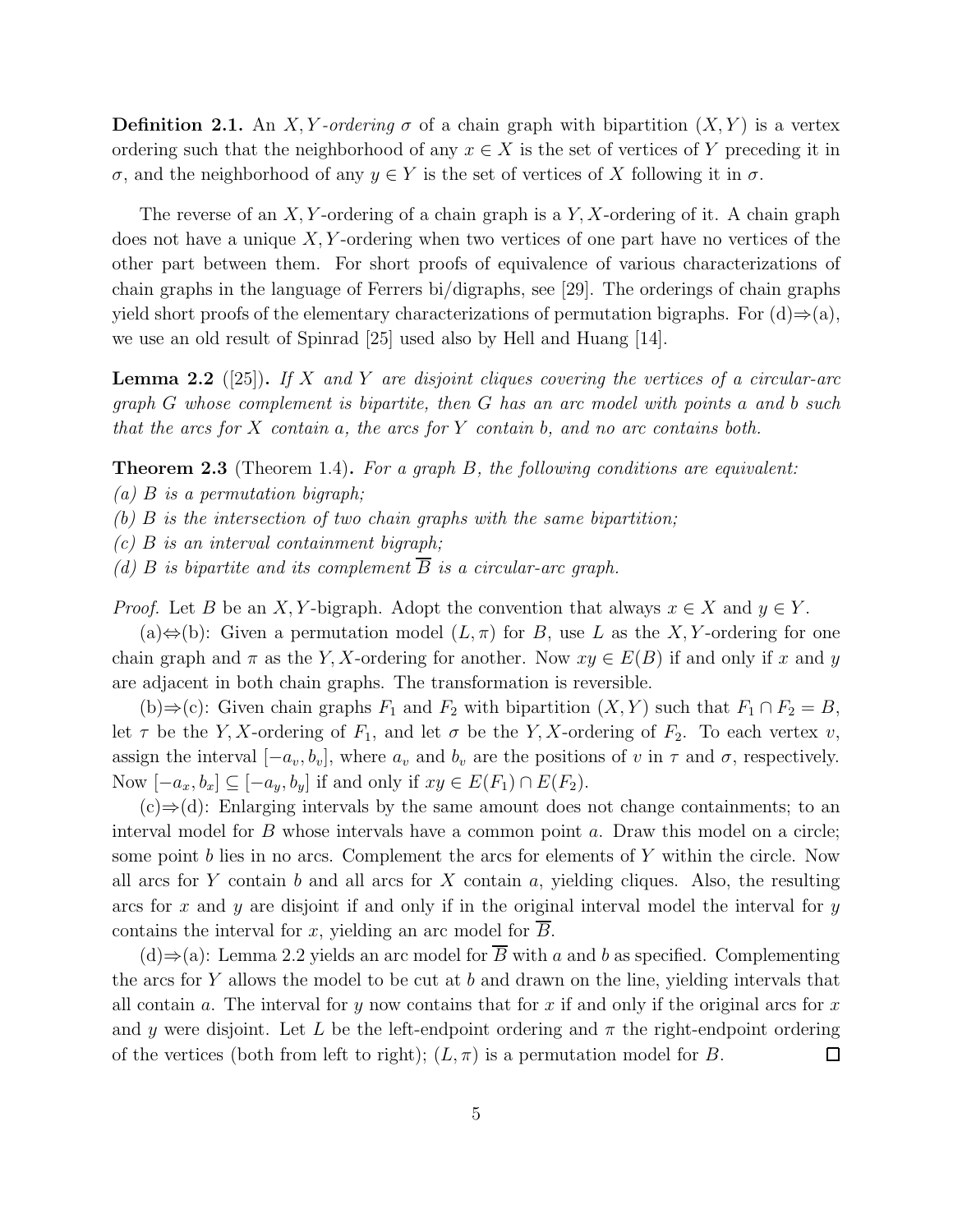The argument for the equivalence of (a) and (c) also shows that  $B$  is a bipermutation bigraph if and only if the vertices can be assigned intervals so that  $x \in X$  and  $y \in Y$  are adjacent precisely when their intervals are ordered by inclusion, in either order.

A permutation bigraph may have many permutation representations. Indeed, when all of Y precedes all of X in L, every permutation  $\pi$  with all of X before all of Y yields a permutation model of the complete bipartite graph  $K_{[X],[Y]}$ . Also, interchanging and reversing L and  $\pi$  in a permutation model yields another model for the same graph.

As we have mentioned, we can specify an *n*-vertex permutation graph by giving just one permutation, letting the other permutation be the identity permutation on  $[n]$ . To specify a permutation bigraph in this way, one must also give the partition of  $[n]$  into X and Y. We may present this partition along with  $\pi$  by putting underbars on the elements of Y and overbars on the elements of  $X$ , or simply underbars on  $Y$ .

Example 2.4. *The* 6*-cycle*  $C_6$  *is a bipermutation bigraph, but permutation bigraphs contain no chordless cycles of length at least* 6. Consider the partition of [6] with  $X = \{\overline{1}, \overline{4}, \overline{6}\}$  and  $Y = \{2, 3, 5\}$ . Let  $\pi = (\overline{4}, \overline{2}, \overline{6}, \overline{5}, \overline{1}, \overline{3})$ . In the bipermutation model it does not matter which partite set occurs first in an inversion, so the resulting bipermutation bigraph is a 6-cycle with vertices  $2, \overline{1}, \underline{5}, \overline{6}, \underline{3}, \overline{4}$  in order.

The characterization by containment graphs (Theorem 1.1b) forbids chordless cycles of length more than 4 from permutation graphs. That in itself does not imply that such even cycles are not permutation bigraphs, since not all permutation bigraphs are bipartite permutation graphs (Example 3.2). Nevertheless, the characterization by interval containment bigraphs (Theorem 1.4b) does similarly forbid such cycles from permutation bigraphs.

Consider such an interval model for  $C_6$ , where the vertices of the cycle in order are  $x_1, y_1, x_2, y_2, x_3, y_3$ . Let  $X_i$  and  $Y_i$  denote the intervals for  $x_i$  and  $y_i$ , respectively. We have  $X_2 \subseteq Y_1 \cap Y_2$ . Since  $X_1 \subseteq Y_1$  and  $X_1 \not\subseteq Y_2$ , we may assume that  $X_1$  and  $Y_1$  extend to the left of  $Y_2$  (and  $X_2$ ), and similarly  $X_3$  and  $Y_2$  extend to the right of  $Y_1$  (and  $X_2$ ). Since  $Y_3$ must contain  $X_1$  and  $X_3$ , we now have  $Y_3$  containing  $X_2$ , which is forbidden.

The argument extends to forbid longer chordless even cycles.

 $\Box$ 

### 3 Interval Bigraphs and Indifference Bigraphs

In discussing interval bigraphs (Definition 1.5), we rely on the characterization by Sen, Das, Roy, and West [21]. It was proved in the language of Ferrers bigraphs and adjacency matrices; here we restate it in the language of chain graphs. We write  $K_{X,Y}$  for the complete bipartite graph with bipartition  $(X, Y)$ .

Theorem 3.1 ([21]). *An* X, Y *-bigraph is an interval bigraph if and only if it is the intersection of two chain graphs with bipartition*  $(X, Y)$  *whose union is*  $K_{X,Y}$ *.*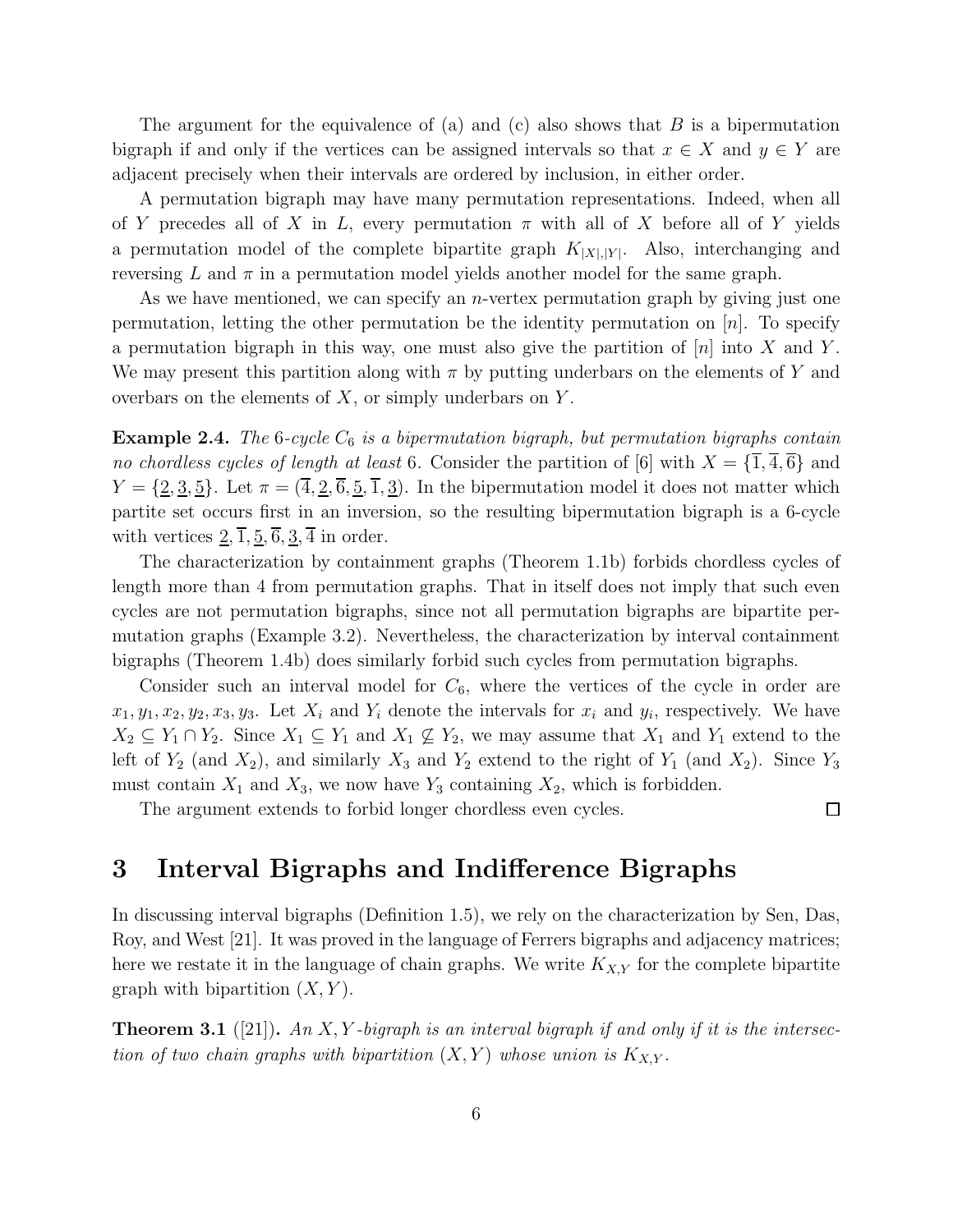Example 3.2. *Indifference bigraphs, interval bigraphs, and permutation bigraphs.* By Theorem 3.1 and Theorem 1.4, every interval bigraph is a permutation bigraph. The families are distinct: [21] exhibits an intersection of two chain graphs with the same bipartition (that is, a permutation bigraph) that is not an interval bigraph.

By Theorem 1.4, the permutation bigraphs are also the bipartite graphs whose complements are circular-arc graphs. This also characterizes interval bigraphs among permutation bigraphs, since Hell and Huang [14] showed that interval bigraphs are the bipartite graphs having an arc model with no two arcs covering the entire circle.

Indifference bigraphs (Definition 1.5) form a proper subclass. Lin and West [18] gave what can be interpreted as a forbidden subgraph characterization for indifference bigraphs within the class of interval bigraphs: An interval bigraph is an indifference bigraph if and only if its adjacency matrix does not contain any of the submatrices below or their transposes.

| 1 1 1 0            |  |  | $1 \t1 \t0 \t0$ |  |  | $1\quad1\quad0\quad0$ |  |
|--------------------|--|--|-----------------|--|--|-----------------------|--|
| $0 \t1 \t1 \t1$    |  |  | 1 1 1 1         |  |  | 1 0 1 0               |  |
| $0 \t 0 \t 1 \t 0$ |  |  | $0 \t1 \t0 \t1$ |  |  | $1 \t0 \t0 \t1$       |  |

From Steiner's characterization of bipartite permutation graphs, stated below, we conclude also that all bipartite permutation graphs are permutation bigraphs.  $\Box$ 

Theorem 3.3 (Steiner [28]). *A graph is a bipartite permutation graph if and only if it is an indifference bigraph.*

In this section we characterize the permutation models that yield interval bigraphs and those that yield indifference bigraphs. Recall that  $\sigma^*$  denotes the reverse of an ordering  $\sigma$ .

Theorem 3.4 (Theorem 1.6). *An* X,Y *-bigraph* B *is an interval bigraph if and only if it has a permutation model*  $(L,\pi)$  *such that the permutation bigraph*  $B^*$  *with model*  $(L^*,\pi^*)$  *has no edges.* 

*Proof.* Let B be an interval bigraph, and fix  $x \in X$  and  $y \in Y$ .

By Theorem 3.1,  $B = F_1 \cap F_2$ , where  $F_1$  and  $F_2$  are chain graphs with bipartition  $(X, Y)$ whose union is  $K_{X,Y}$ . Let L be the X, Y-ordering of  $F_1$ , and let  $\pi$  be the Y, X-ordering of  $F_2$ . By the proof of (b) $\Rightarrow$  (a) in Theorem 2.3,  $(L, \pi)$  is a permutation model for B.

Since  $xy \in E(K_{X,Y}) = E(F_1) \cup E(F_2)$ , we have y before x in L or x before y in  $\pi$ . Hence x precedes y in  $L^*$  or follows y in  $\pi^*$ , which is equivalent to  $xy \notin E(B^*)$ .

Conversely, if B has such a permutation model  $(L, \pi)$ , then using L as the X, Y-ordering of a chain graph  $F_1$  and  $\pi$  as the Y, X-ordering of a chain graph  $F_2$  expresses B as the intersection of two chain graphs with bipartition  $(X, Y)$  whose union is  $K_{X,Y}$ , by the same reasoning about the occurrence of edges.  $\Box$ 

Within the adjacency matrix of an  $X, Y$ -bigraph  $B$ , we refer to the submatrix induced by the rows for X and the columns for Y as *the matrix* of B. Sen and Sanyal [23] characterized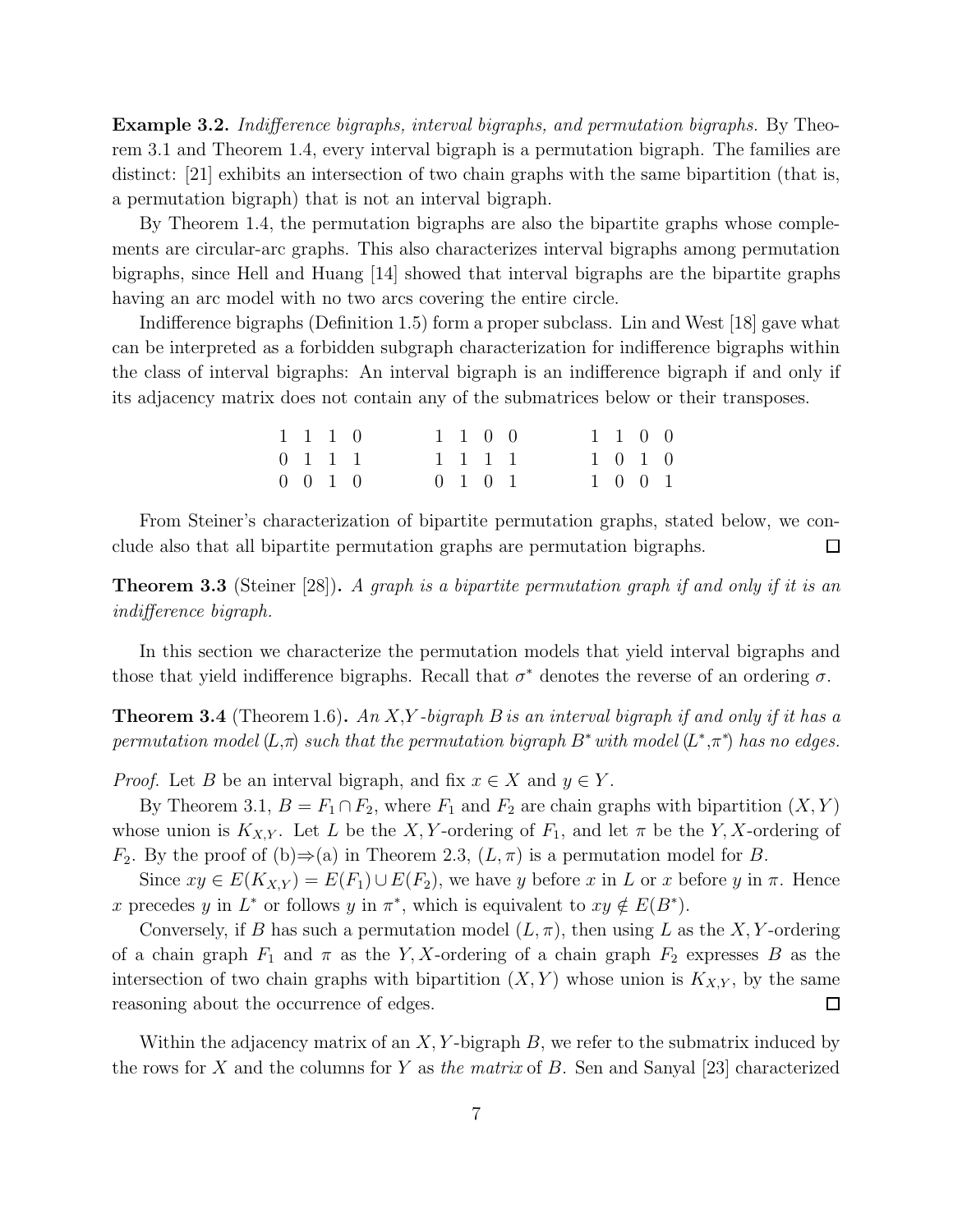the matrices of indifference bigraphs (in the language of digraphs). A *monotone consecutive arrangement* of a 0, 1-matrix consists of independent permutations of the rows and the columns and a labeling of each 0-entry as  $R$  or  $C$  such that every entry above or rightward of an R is R and every entry below or leftward of a C is C. Thus the 1-entries are consecutive in each row and in each column, and the ends of these intervals of 1-entries behave monotonically across the columns or down the rows, as illustrated by the matrix below.

| 1 1 1 0 0 0             |  |  |
|-------------------------|--|--|
| 1 1 1 1 0 0             |  |  |
| 0 0 1 1 1 1             |  |  |
| $0 \t0 \t0 \t0 \t1 \t1$ |  |  |

Theorem 3.5 (Sen and Sanyal [23]). *A bipartite graph is an indifference bigraph if and only if its matrix has a monotone consecutive arrangement (MCA).*

An MCA expresses an X, Y -bigraph as the intersection of two chain graphs with bipartition  $(X, Y)$  whose union is  $K_{X,Y}$ , so such a graph is an interval bigraph. To characterize indifference bigraphs among permutation bigraphs, we translate the conditions for an MCA into conditions on the chain graphs and hence on the resulting permutation model.

Lemma 3.6. *The matrix of an* X, Y *-bigraph has an MCA if and only if it is the intersection of chain graphs*  $F_1$  *and*  $F_2$  *with bipartition*  $(X, Y)$  *such that*  $F_1 \cup F_2 = K_{X,Y}$  *and such that* X appears in opposite order in the X, Y-orderings of  $F_1$  and  $F_2$ , as does Y.

*Proof.* Given an MCA, treat  $E(F_1)$  as the set of positions with 1 or C (lower left) and  $E(F_2)$ as the set of positions with 1 or R (upper right). Read an X, Y-ordering  $\sigma_1$  for  $F_1$  along the upper-right boundary of the positions with 1, from upper left to lower right. Similarly, read an X, Y-ordering  $\sigma_2$  for  $F_2$  along the lower-left boundary of those positions, from lower right to upper left. The orderings give the order in which rows and columns are crossed. Since  $\sigma_1$  starts in the upper left and  $\sigma_2$  in the lower right, X appears in opposite order in the two orderings, as does Y .

Conversely, given chain graphs  $F_1$  and  $F_2$  whose union is  $K_{X,Y}$  and whose X, Y-orderings have this property, reversing the construction yields an MCA.  $\Box$ 

Theorem 3.7 (Theorem 1.7). *An* X, Y *-bigraph* B *is an indifference bigraph if and only if it has a permutation model*  $(L, \pi)$  *such that the model*  $(L^*, \pi^*)$  *generates no edges and each partite set appears in the same order in*  $\pi$  *as in* L.

*Proof.* Given an indifference bigraph B, generate chain graphs  $F_1$  and  $F_2$  from an MCA as in Lemma 3.6. Let L be the X, Y-ordering of  $F_1$ , and let  $\pi$  be the Y, X-ordering of  $F_2$ . By the proof of Theorem 3.4,  $(L, \pi)$  is a permutation model for B, and  $(L^*, \pi^*)$  generates no edges. By Lemma 3.6, each partite set appears in the same order in L and  $\pi$ .

The argument reverses, since both Theorem 3.4 and Lemma 3.6 are equivalences.

 $\Box$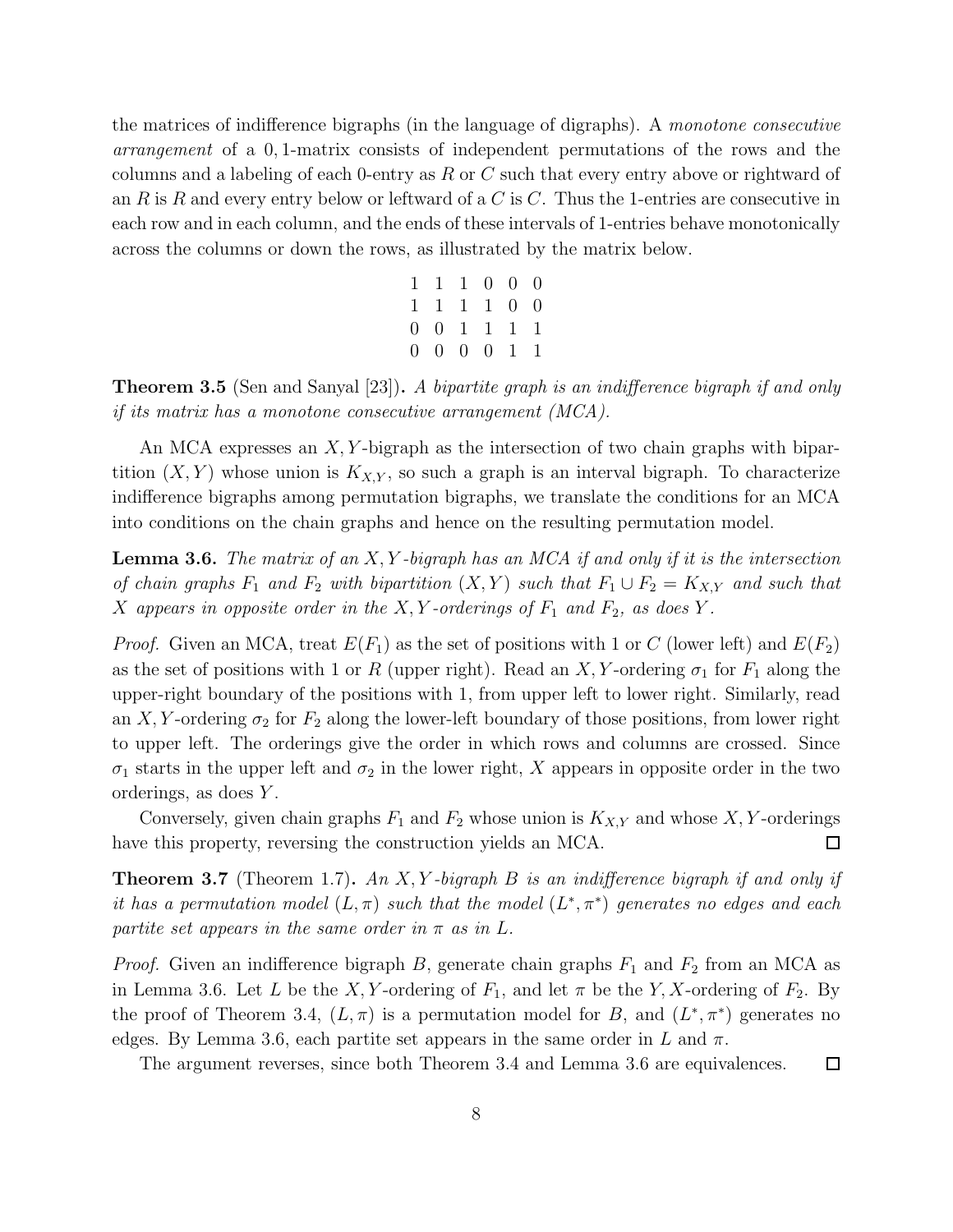#### 4 Comparability graphs and Permutation bigraphs

In this section, we relate permutation bigraphs to various aspects of posets. The needed definitions are in Definition 1.8. We will characterize interval containment posets as precisely those whose comparability digraphs have interval containment representations. As mentioned in Corollary 1.10, this implies that the comparability graph of a poset is a permutation graph if and only if its comparability bigraph is a permutation bigraph.

Lemma 4.1. *For a poset* P*, the comparability digraph* D *is an interval containment digraph if and only if the comparability bigraph* B *is an interval containment bigraph, achieved using the same intervals.*

*Proof.* In  $V(B)$ , let  $z_x$  and  $z_y$  be the copies of element  $z \in P$  in X and Y. We have

 $u_xv_y \in E(B) \Leftrightarrow u \leq v \text{ in } P \Leftrightarrow uv \in E(D).$ 

Interval assignments correspond by letting  $S_z$  and  $T_z$  for  $z \in V(D)$  be the intervals assigned to  $z_x$  and  $z_y$  in  $V(B)$ , respectively. The assignment is an interval model for B if and only if it is an interval model for D, since the condition for both is  $(S_u \subseteq T_v) \Leftrightarrow (u \le v \text{ in } P)$ .  $\Box$ 

Lemma 4.2. *If* P *is an interval containment poset, then the comparability digraph of* P *is an interval containment digraph. Equivalently, if the comparability graph* G *of a poset* P *is a permutation graph, then the comparability bigraph* B *of* P *is a permutation bigraph.*

*Proof.* Given an interval containment model of P with interval  $I_w$  assigned to element w, letting  $S_w = T_w = I_w$  expresses the comparability digraph as an interval containment digraph; we are given  $x \leq y$  in P if and only if  $I_x \subseteq I_y$ , which is now equivalent to  $S_x \subseteq T_y$ .

The second claim can also be shown directly, but that is a bit more cumbersome. The claim is equivalent to the first because Theorem 1.1 makes  $P$  is an interval containment poset if and only if G is a permutation graph, Lemma 4.1 makes the comparability graph D an interval containment digraph if and only if  $B$  is an interval containment bigraph, and by Theorem 1.4 the interval containment bigraphs are the permutation bigraphs.  $\Box$ 

Lemma 4.2 proves necessity in Theorem 1.9. The converse is not immediate, because there is no immediate way to reverse the transformation when  $S_w \neq T_w$ . In [22], sufficiency was proved indirectly using the result of Bouchet [2] that the order dimension of a poset equals the Ferrers dimension of its comparability digraph. Our argument below uses only the result of Cogis, which we translate into the language of chain graphs and 0,1-matrices.

**Definition 4.3.** (Cogis [6]) Consider a 0, 1-matrix D. The two zeros in any 2-by-2 permutation submatrix form an *obstruction* or *couple*. The vertex set of the *associated graph* is the set of zeros in  $D$ ; two vertices are adjacent if and only if they form a couple in  $D$ . The *complement*  $\overline{D}$  is obtained by subtracting each entry from 1. A set of positions is *chained* if its partition by rows forms an inclusion chain (similarly for columns).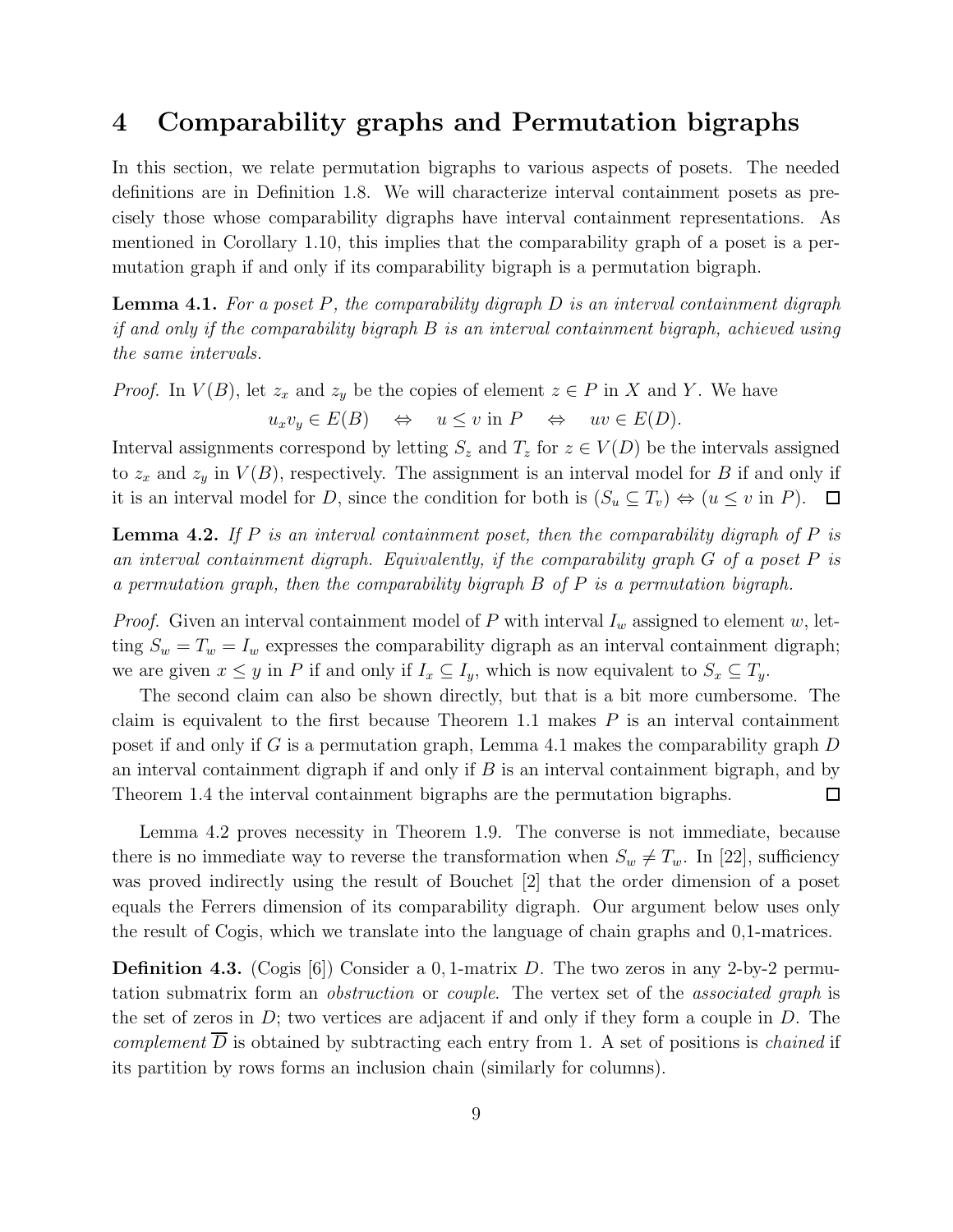In particular, the set of positions with 1 in the matrix of a chain graph is a chained set. Cogis proved that a bipartite graph with matrix  $D$  is the intersection of two chain graphs if and only if the associated graph of  $D$  is bipartite. Necessity is immediate; we state the sufficiency part in more detail.

Theorem 4.4. (Cogis [6]) *Let* H *be the associated graph of a matrix* D*, and let* I *be the set of isolated vertices in* H*. If* H *is bipartite, then* H − I *has a bipartition* {R, C} *such that the sets*  $\mathbf{R} \cup \mathbf{I}$  *and*  $\mathbf{C} \cup \mathbf{I}$  *are chained.* 

Proving the converse of Lemma 4.2 amounts to showing that the flexibility of allowing  $S_w \neq T_w$  in interval containment models of posets does not permit representing any more posets than those representable with  $S_w = T_w$  for every element w.

Theorem 4.5. [22] *If the comparability digraph of a poset* P *is an interval containment digraph, then* P *is an interval containment poset.*

*Proof.* Let P be a poset whose comparability digraph is an interval containment digraph. Since simultaneous expansion of intervals does not change containments, we may take an interval model in which all intervals contain 0. By Lemma 4.1, these intervals also form an interval model of the comparability bigraph  $B$ . Let  $D$  denote the corresponding matrix, with entry  $(u_x, v_y)$  being 1 if and only if  $u \leq v$  in P. As in the equivalence of (b) and (c) in Theorem 2.3, The left endpoints and right endpoints give the  $X, Y$ -ordering and  $Y, X$ ordering for two chain graphs whose intersection is B.

Since  $D$  has Ferrers dimension at most 2, and complements of Ferrers digraphs are Ferrers digraphs, the 0-positions in  $D$  can be expressed as the union of two Ferrers digraphs. Since the isolated vertices of  $H(D)$  form no couples, they can be included in both Ferrers digraphs. Put the nonisolated vertices into  $\bf{R}$  or  $\bf{C}$  when they lie in the first or second Ferrers digraph, respectively. Now  $H(D)$  is bipartite,  $\{R, C\}$  is a bipartition of the subgraph H' of nonisolated vertices, and the positions in R∪I and C∪I form Ferrers digraphs. This is the trivial direction of Cogis' result. We study the resulting coloring in more detail.

(i) If x and y are incomparable in P, then positions  $(x, y)$  and  $(y, x)$  in the matrix of D contain 0. Since D is reflexive, these positions form a couple. Hence they have distinct colors in any proper 2-coloring of  $H(D)$ .

(ii) If  $x < y$  in P, then  $xy \in E(D)$ . Hence position  $(x, y)$  is 1 and position  $(y, x)$  is 0 in the matrix. If position  $(y, x)$  forms a couple with  $(u, v)$ , then positions  $(u, x)$  and  $(y, v)$ are 1. Now  $u \leq x \leq y \leq v$ , so transitivity of P requires  $u \leq v$ , and position  $(u, v)$  is 1, a contradiction. We conclude that  $(y, x)$  is an isolated vertex in  $H(D)$ .

Let **E** be the set of positions containing 1 in the matrix of D. We have shown that  $\mathbf{E}$ , **R**, **C**, and **I** partition the positions. Position  $(x, x)$  lies in **E**. For  $x \neq y$ , we have

$$
(x, y) \in \mathbf{E} \Leftrightarrow (y, x) \in \mathbf{I} \text{ and } (x, y) \in \mathbf{R} \Leftrightarrow (y, x) \in \mathbf{C}.\tag{1}
$$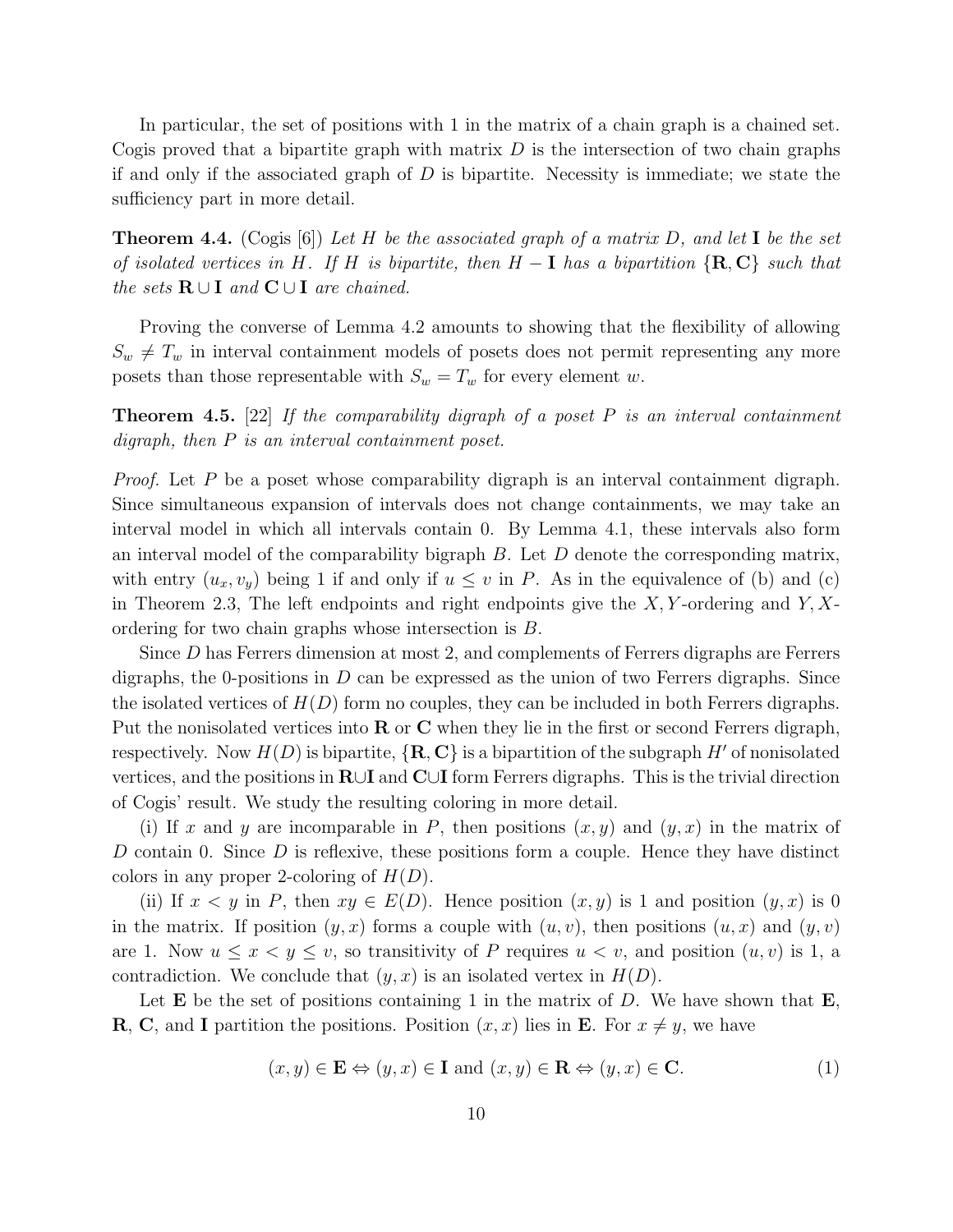We next obtain an ordering of  $P$  such that when the rows and the columns of the matrix of D are simultaneously given this ordering,  $C \cup I$  occupies the lower triangle of positions below the diagonal, while  $\mathbf{R} \cup \mathbf{E}$  occupies the diagonal and the positions above it.

Since  $\mathbf{C} \cup \mathbf{I}$  is a Ferrers digraph, the rows and columns of D can be ordered to put  $\mathbf{C} \cup \mathbf{I}$ in the positions of a Ferrers diagram in the lower left. The complement  $\mathbf{R} \cup \mathbf{E}$  then occupies a Ferrers diagram in the upper right that includes the positions of the form  $(x, x)$  ("loops").

If the set  $\mathbb{C} \cup \mathbb{I}$  contains position  $(p, q)$  with  $p \leq q$  in the permuted matrix, then the loops for the first q columns appear in the first  $p-1$  rows. By the pigeonhole principle, some row contains two loops, but there is exactly one loop in each row.

Hence  $\mathbf{C} \cup \mathbf{I}$  is confined below the diagonal. From (1),  $|\mathbf{C} \cup \mathbf{I}| = {n \choose 2}$ , so  $\mathbf{C} \cup \mathbf{I}$  consists of all such positions. Now the only set of n positions in  $\mathbf{R} \cup \mathbf{E}$  with one in each row and column is the diagonal itself. Hence the loops all appear on the diagonal, putting the rows and columns in the same order. This common ordering is a numbering  $f$  of the elements of P by 1 through n such that  $x < y$  in P implies  $f(x) < f(y)$ .

From this ordering, we obtain an interval containment representation of P. Let the right endpoint of the interval  $I_x$  for x be  $f(x)$ . For the left endpoints, we define g mapping P into  ${-1, \ldots, -n}$ . At step i, among the current minimal elements, let the one with the rightmost right endpoint be assigned  $-i$  as its left endpoint. Delete this element and continue.

If  $x < y$  in P, then because f is a linear extension we have  $f(x) < f(y)$ . Also, in the assignment of left endpoints,  $y$  cannot receive a (negative) left endpoint before  $x$ ; hence  $g(y) < g(x)$ , and  $I(x) \subseteq I(y)$ .

If the representation fails, then there exist x and y incomparable in P with  $I_x \subseteq I_y$ . Let x be the element with smaller interval in such a pair, and let  $y$  be a minimal element among those incomparable to x whose intervals contain  $I_x$ . Since  $f(x) < f(y)$ , the construction procedure requires that y is not a minimal remaining element when  $g(x)$  is assigned. Hence y is then above some currently minimal element z. Since x is chosen now in preference to z, we have  $f(z) < f(x)$ . We have  $f(z) < f(x) < f(y)$ , but x is incomparable to y and z.

With the given common ordering of rows and column, in which  $C \cup I$  consists of the positions below the diagonal,  $\mathbf{R} \cup \mathbf{E}$  consists of those on the diagonal and above, and the diagonal corresponds to the loops, we have obtained the submatrix below, which contradicts that  $\mathbf{R} \cup \mathbf{I}$  is a Ferrers matrix. Hence we have successfully constructed a representation, and P is an interval containment poset.  $\Box$ 

$$
\begin{array}{ccccc}\n & z & x & y \\
z & 1 & R & 1 \\
x & & 1 & R \\
y & & & 1\n\end{array}
$$

As noted in the introduction, Theorem 4.5 completes the proof of Corollary 1.10.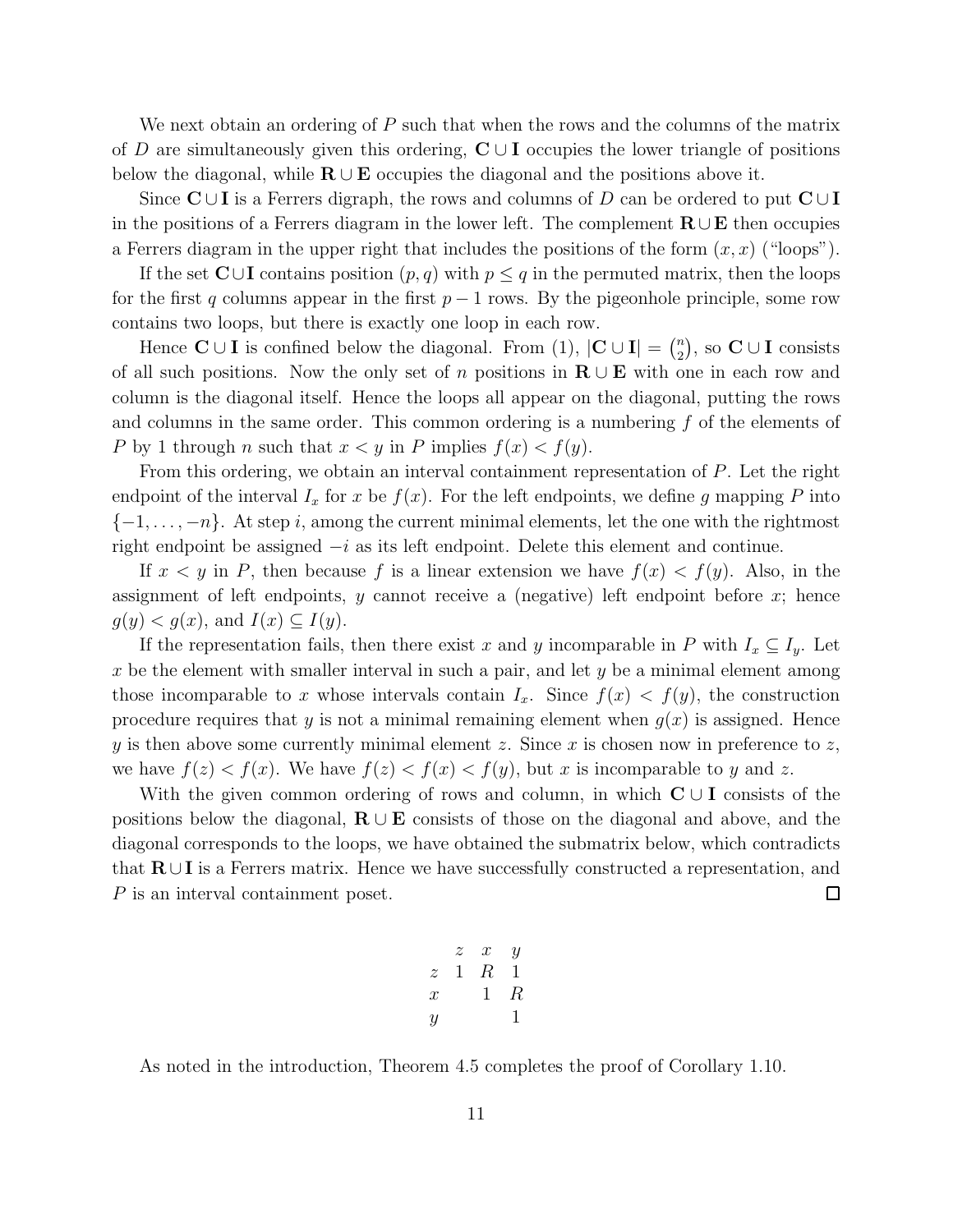## Acknowledgment

We thank the referee for a thorough and insightful report that led to substantial improvement of the exposition.

### References

- [1] T. Araki, Labeling bipartite permutation graphs with a condition at distance two. *Discrete Appl. Math.* 157 (2009), 1677–1686.
- [2] A. Bouchet, Etude Combinatoire des ordonnés finis-applications. Thèse, Université Scientifique et Medicale de Grenoble (1971).
- [3] A. Brandstädt, V. B. Le, and J. P. Spinrad, *Graph Classes: A Survey*. SIAM Monographs on Discrete Mathematics and Applications (Society for Industrial and Applied Math., 1999).
- [4] A. Brandstädt and V. V. Lozin, On the linear structure and clique-width of bipartite permutation graphs. *Ars Combin.* 67 (2003), 273–281.
- [5] H. S. Chao, F. R. Hsu, and R. C. T. Lee, An optimal algorithm for finding the minimum cardinality dominating set on permutation graphs. *Discrete Appl. Math.* 102 (2000), 159–173.
- [6] O. Cogis, A characterization of digraph with Ferrers dimension 2. *Rapport de Recherche, no. 19, G. R. CNRS no 22, Paris* (1979).
- [7] C. Crespelle and C. Paul, Fully dynamic algorithm for recognition and modular decomposition of permutation graphs. *Algorithmica* 58 (2010), 405–432.
- [8] B. Dushnik and E. W. Miller, Partially ordered sets. *Amer. J. Math* 63 (1941), 600–610.
- [9] S. Even, A. Pnueli, and A. Lempel, Permutation graphs and transitive graphs. *J. Assoc. Comput. Mach.* 19 (1972), 400–410.
- [10] M. C. Golumbic, *Algorithmic Graph Theory and Perfect graphs*. *Academic Press, 1980*.
- [11] M. C. Golumbic and E. R. Scheinerman, Containment graphs, posets, and related classes of graphs. *Ann. N. Y. Acad. Sci.* 555 (1989), 192–204.
- [12] P. Heggernes, D. Kratsch, and D. Meister, Bandwidth of bipartite permutation graphs in polynomial time. *J. Discrete Algorithms* 7 (2009), 533–544.
- [13] P. Heggernes, D. Meister, and A. Proskurowski, Computing minimum distortion embeddings into a path for bipartite permutation graphs and threshold graphs. *Theoret. Comput. Sci.* 412 (2011), 1275–1297.